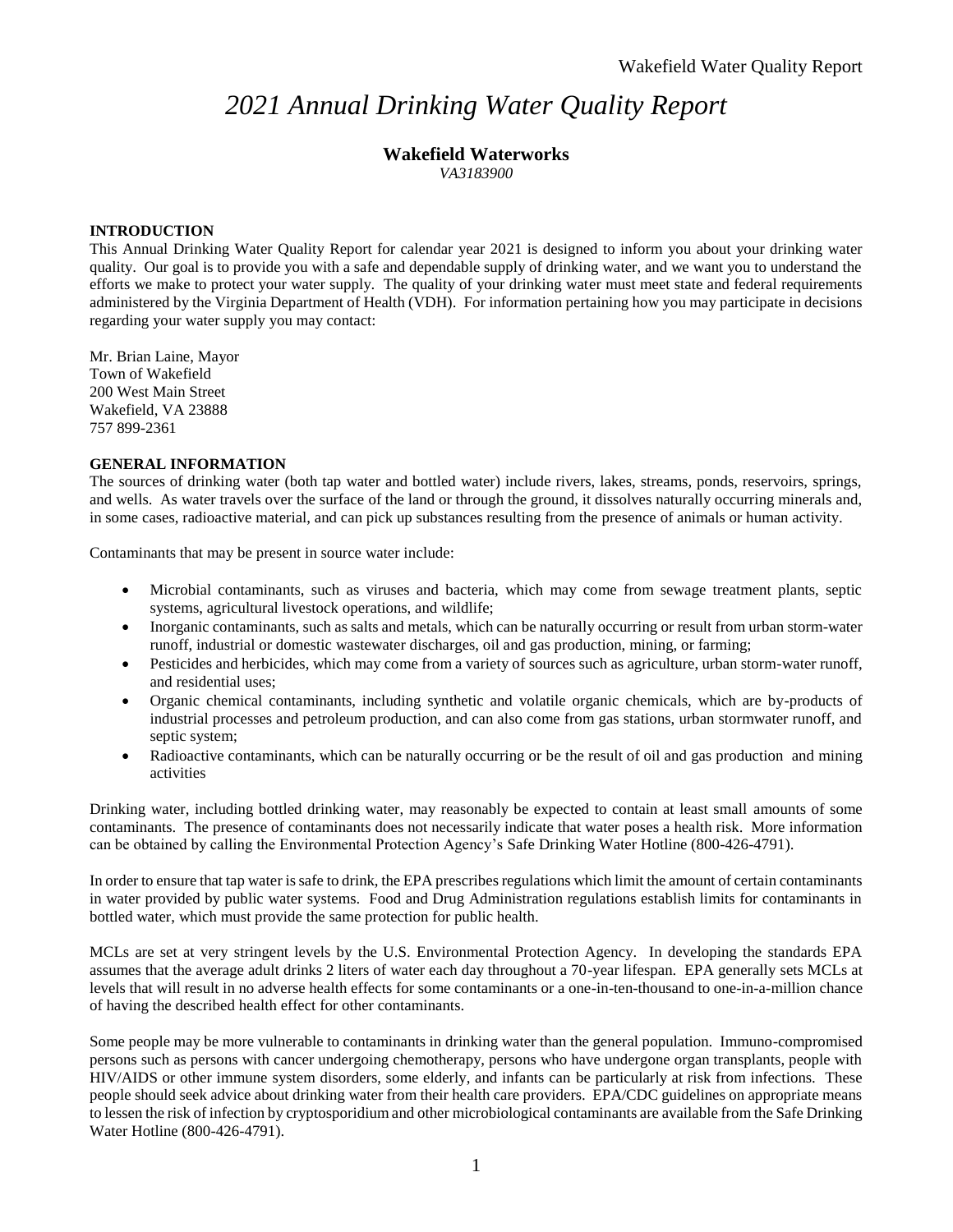### **SOURCE OF YOUR DRINKING WATER AND TREATMENT**

The Wakefield water system receives its water from two (2) well/s located within the subdivision. Your water is treated with chlorine to preserve water quality.

The Virginia Dept. of Health conducted a Source Water Assessment of the Waterworks in 2002. The well was determined to be of low susceptibility to contamination using the criteria developed by the state in its approved Source Water Assessment Program. The assessment report consists of maps showing the Source Water Assessment area, an inventory of known Land Use Activities and Potential Conduits to Groundwater utilized at Land Use Activity sites in Zone 1, Susceptibility Explanation Chart, and Definition of Key Terms. The report is available by contacting your waterworks system owner/operator at the phone or address included in the CCR.

#### **WATER QUALITY RESULTS**

Contaminants in your drinking water are routinely monitored according to Federal and State regulations. The EPA requires that Table I reflect monitoring results for the period of January  $1<sup>st</sup> 2017$  through December 31 $<sup>st</sup>$ , 2021. The state allows us to</sup> monitor for some contaminants less than once per year because the concentrations of these contaminants do not change frequently. Some of our data, though accurate, may be more than one year old. Only the most recent sample results from the prescribed period are reported. The table lists only those contaminants that had some level of detection. Many other contaminants have been analyzed but were not present or were below the detection limits of the lab equipment.

### **DEFINITIONS**

In this report you will find many terms and abbreviations you might not be familiar with. The following definitions are provided to help you better understand these terms:

- Non-detects (ND) Lab analysis indicates that the contaminant is not present.
- Parts per million (ppm) or Micrograms per liter  $(mg/l)$  One part per million corresponds to one minute in 2 years, or a single penny in \$10,000.
- $\bullet$  Parts per billion (ppb) or Micrograms per liter One part per billion corresponds to one minute in 2,000 years, or a single penny in \$10,000,000.
- $\bullet$  Action Level (AL) The concentration of a contaminant which, if exceeded, triggers treatment or other requirements which a water system must follow.
- Maximum Contaminant Level (MCL) The highest level of a contaminant that is allowed in drinking water. MCLs are set as close to the MCLGs as feasible using the best available treatment technology.
- Maximum Contaminant Level Goal (MCLG) The level of a contaminant in drinking water below which there is no known or expected risk to health. MCLGs allow for a margin of safety.
- Maximum Residual Disinfectant Level (MRDL) The highest level of a disinfectant allowed in drinking water. There is convincing evidence that addition of a disinfectant is necessary for control of microbial contaminants.
- Maximum Residual Disinfectant Level Goal (MRDLG) The level of a drinking water disinfectant below which there is no known or expected risk to health. MRDLGs do not reflect the benefits of the use of disinfectants to control microbial contaminants.
- Treatment Technique (TT) A required process intended to reduce the level of a contaminant in drinking water.

| <b>Contaminant</b><br>(units) | <b>MCLG</b>    | <b>MCL</b> | <b>Level</b><br>Found | Range         | <b>Violation</b> | Date of<br><b>Sample</b> | <b>Typical Source of</b><br><b>Contamination</b> |
|-------------------------------|----------------|------------|-----------------------|---------------|------------------|--------------------------|--------------------------------------------------|
| Fluoride<br>(ppm)             | 4              | 4          | 0.31                  | $0.30 - 0.32$ | N <sub>0</sub>   | 2020                     | Erosion of natural deposits.                     |
| Alpha<br>Emitters<br>(pCi/L)  | $\overline{0}$ | 15         | 1.0                   | $ND-1.0$      | N <sub>0</sub>   | 2018                     | Erosion of natural deposits.                     |
| Gross Beta<br>(pCi/L)         | $\theta$       | $50*$      | 4.1                   | $2.7 - 4.1$   | N <sub>0</sub>   | 2018                     | Erosion of natural and man-<br>made deposits     |

### **WATER QUALITY RESULTS (Detected Contaminants Only)**

*\* The MCL for Gross Beta is 4 mrem/year however EPA considers 50 pCi/L to be the level of concern.*